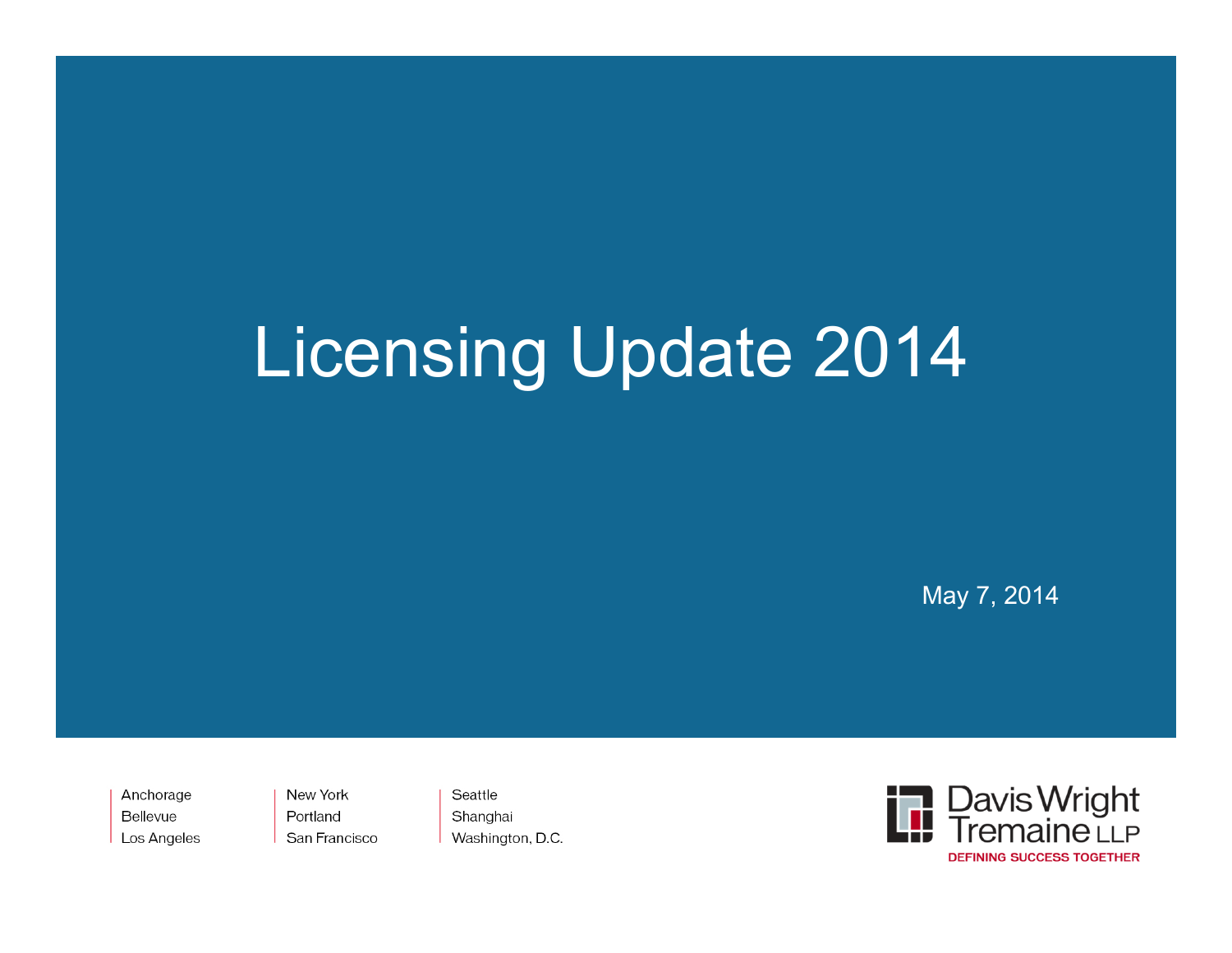# Introduction

- **David Daggett** 
	- <u>- daviddaggett@dwt.com</u>
- What we will cover
- What we *won't* cover
	- Cases that do not pertain directly to licensing
	- **Trade secret and trademark cases**
- **Disclaimer**

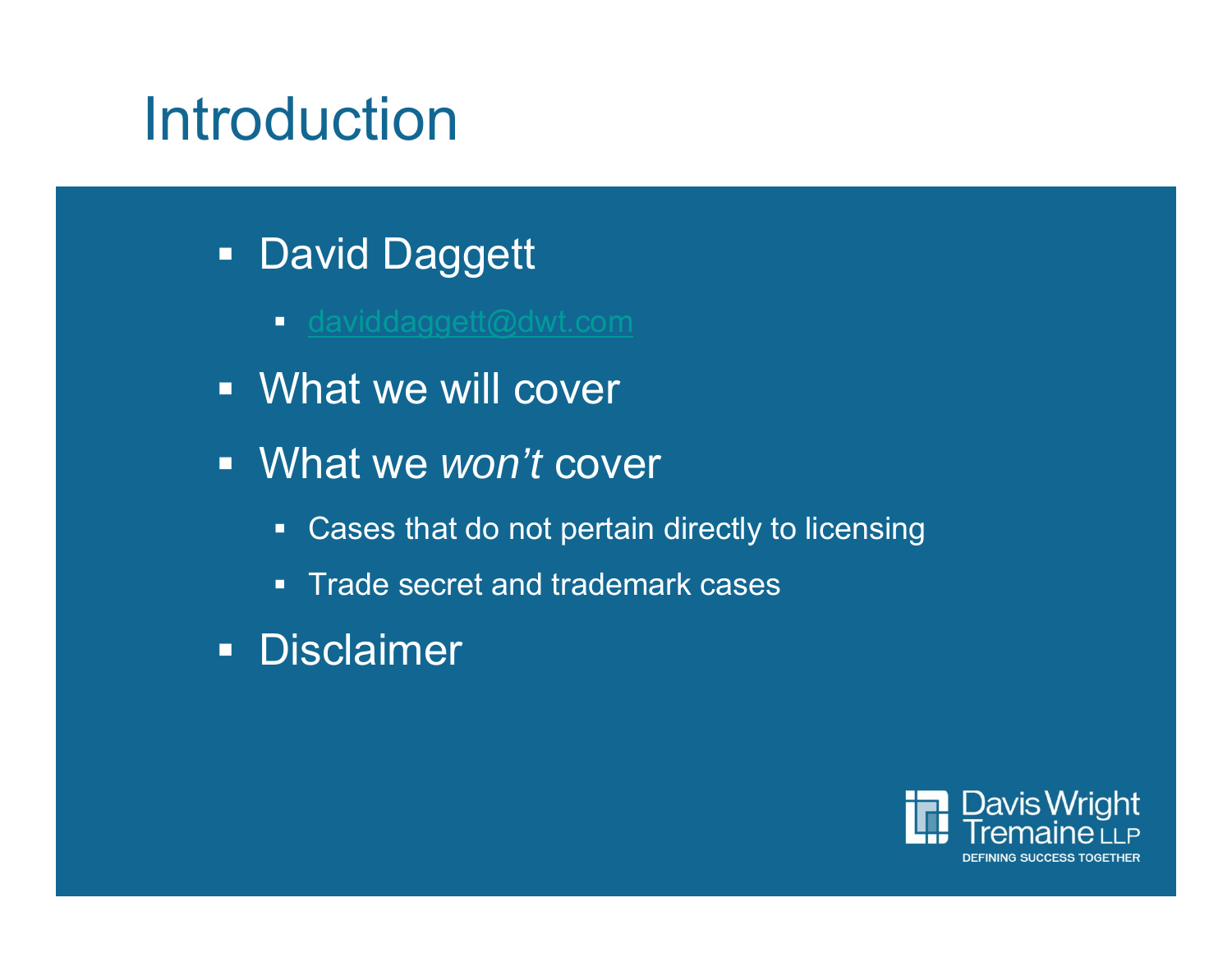# **Remark LLC v. Adell Broadcasting** (E.D. Mich. 2011)

- $\blacksquare$  Owner of copyrighted TV commercial for radio station sued alleged infringer for copyright infringement and contract breach.
- **Issue:** Did settlement agreement redline proffered by ∆ and accepted in email by Π but not manually signed by Δ bind Δ?
- $\blacksquare$  **Holding:** Settlement agreement was binding by email exchange, notwithstanding lack of execution.
- $\blacksquare$  **Practice Tip:** If parties still negotiating and reviewing, clarify that transmittal of redlines is *not* an offer subject to acceptance. Also, expressly state that contract is not effective until manually signed by applicable/both parties.

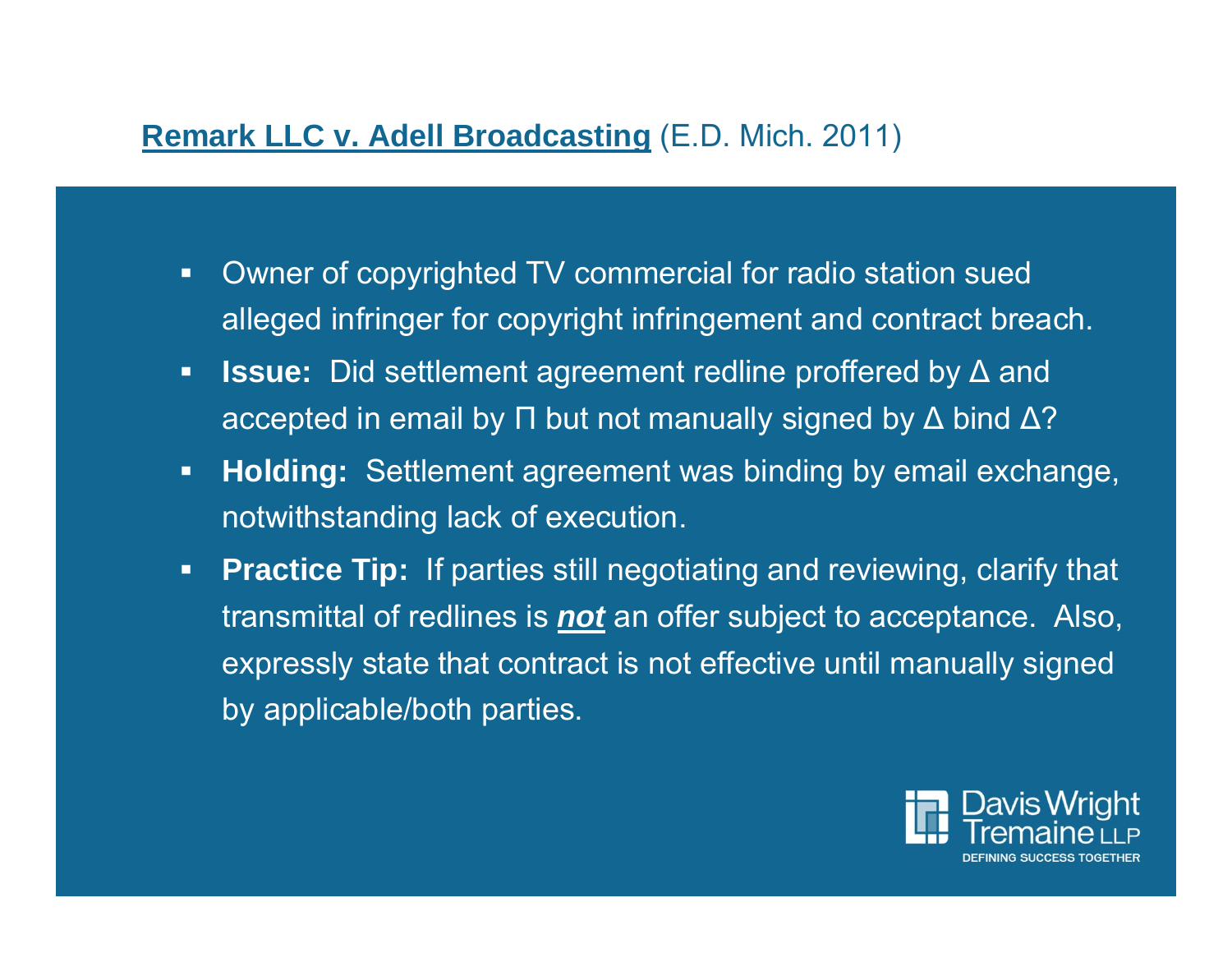# **Remark LLC v. Adell Broadcasting (6th Cir. 2012)**

- $\blacksquare$ This is the 6<sup>th</sup> Circuit Opinion on appeal from E.D. Mich.
- $\blacksquare$ ■ **Issue**: Was settlement agreement redline proffered by Δ and accepted in email by Π but not manually signed by ∆ binding?
- $\mathbf{E}$  **Holding**: *YES*, *even though no execution and even though contract stated it was effective when signed by the parties*.
- $\mathbf{E}$  **Practice Tips**: Consider clarifying all of the following in drafts and transmittals – draft is a draft; draft is not an offer and not subject to acceptance; draft is subject to further review by the party providing it; formal execution (by pen or electronic signature service) is a material term; counsel has no authority to make a binding offer or to accept an offer in the negotiation.

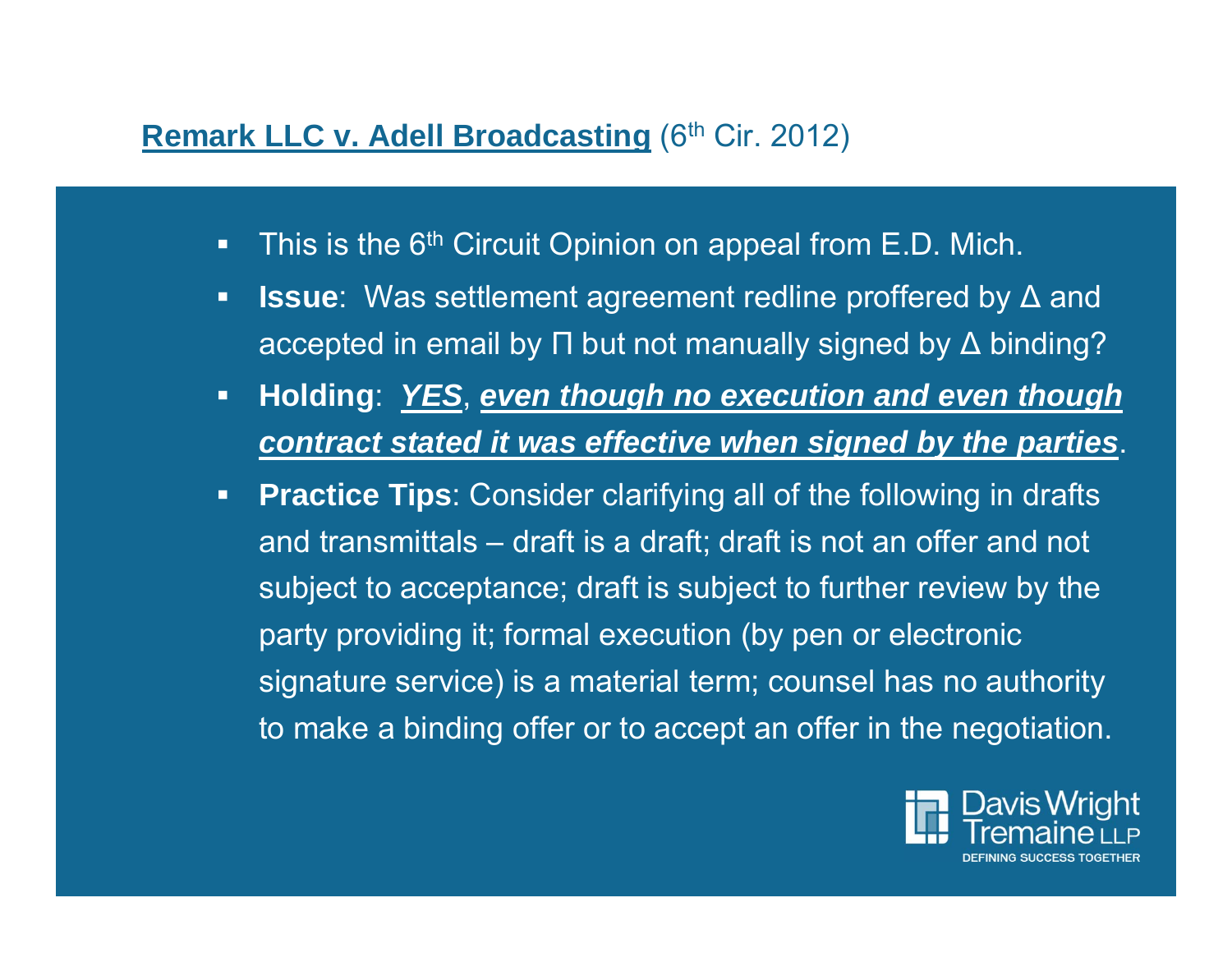# **Remark – Key Takeaways**

- $\blacksquare$  . Do not rely on document title, reference to later definitive agreement, or text that document is "non-binding" or "draft" as dispositive.
- $\blacksquare$  Assess whether draft, standing alone, is sufficient, were the document adjudged binding, and draft accordingly.
- $\blacksquare$  If you care whether document became binding in its current form, take time to clarify what the document is and is not.
- $\blacksquare$  When you are exchanging non-final drafts, expressly reserve the right not to be bound.

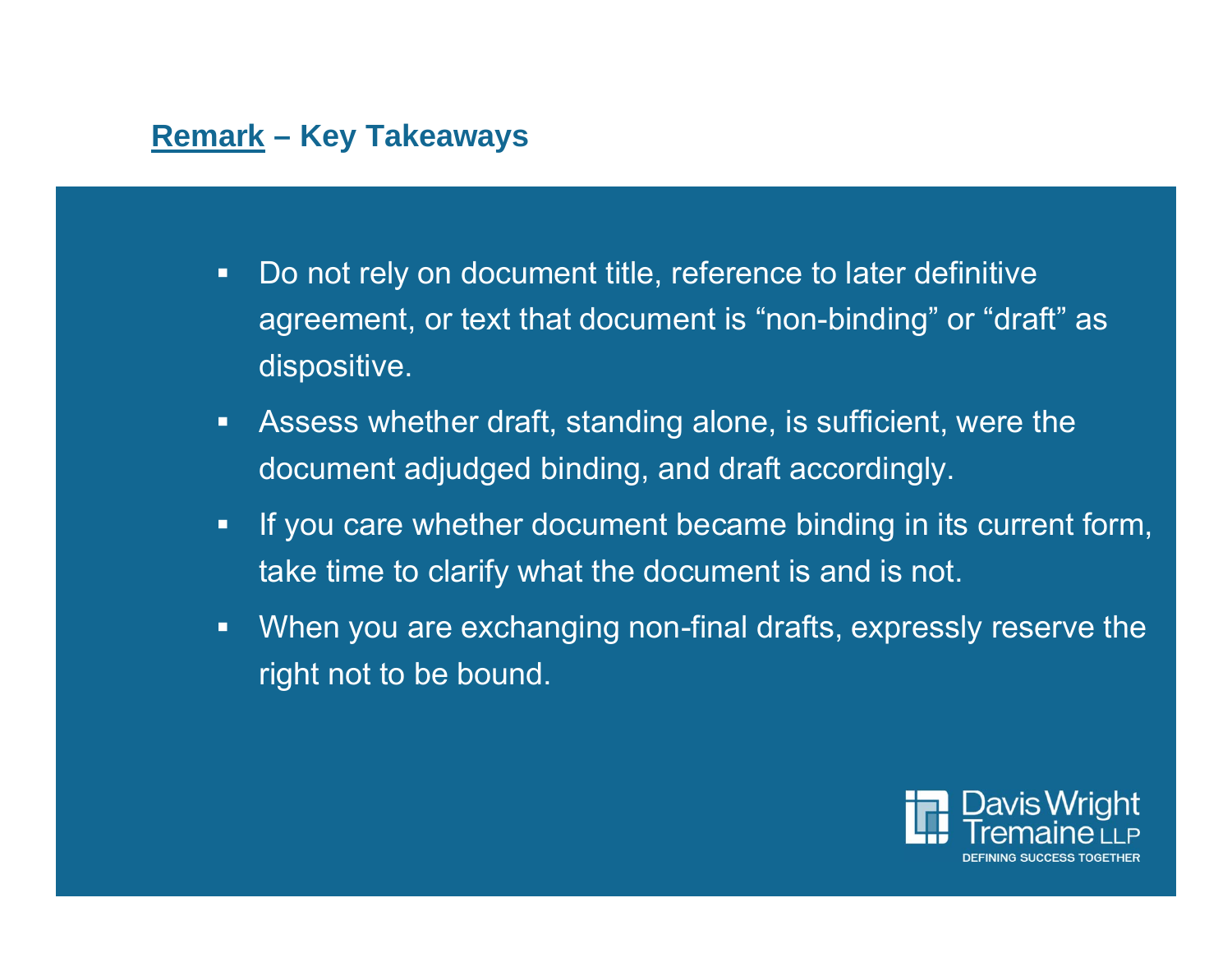# **CopyTele, Inc. v. E Ink Holdings, Inc.,** 2013 WL 3456737 (N.D. Cal. 2013)

- $\Box$  CopyTele sued E Ink for patent infringement. E Ink defended that CopyTele had assigned the patents to AU Optronics. CopyTele granted a AUO "an exclusive, worldwide license under the patents to use, make, have made, sell, offer to sell and import . . . the licensed product, and also to sublicense the . . . patents." AUO, among other things, breached its best efforts [to jointly develop] obligation, and CopyTele sought to rescind.
- $\blacksquare$  **Issue:** Does an assignee (or exclusive licensee) of patents have the ability to enforce the patents while seeking to rescind the assignment / license?

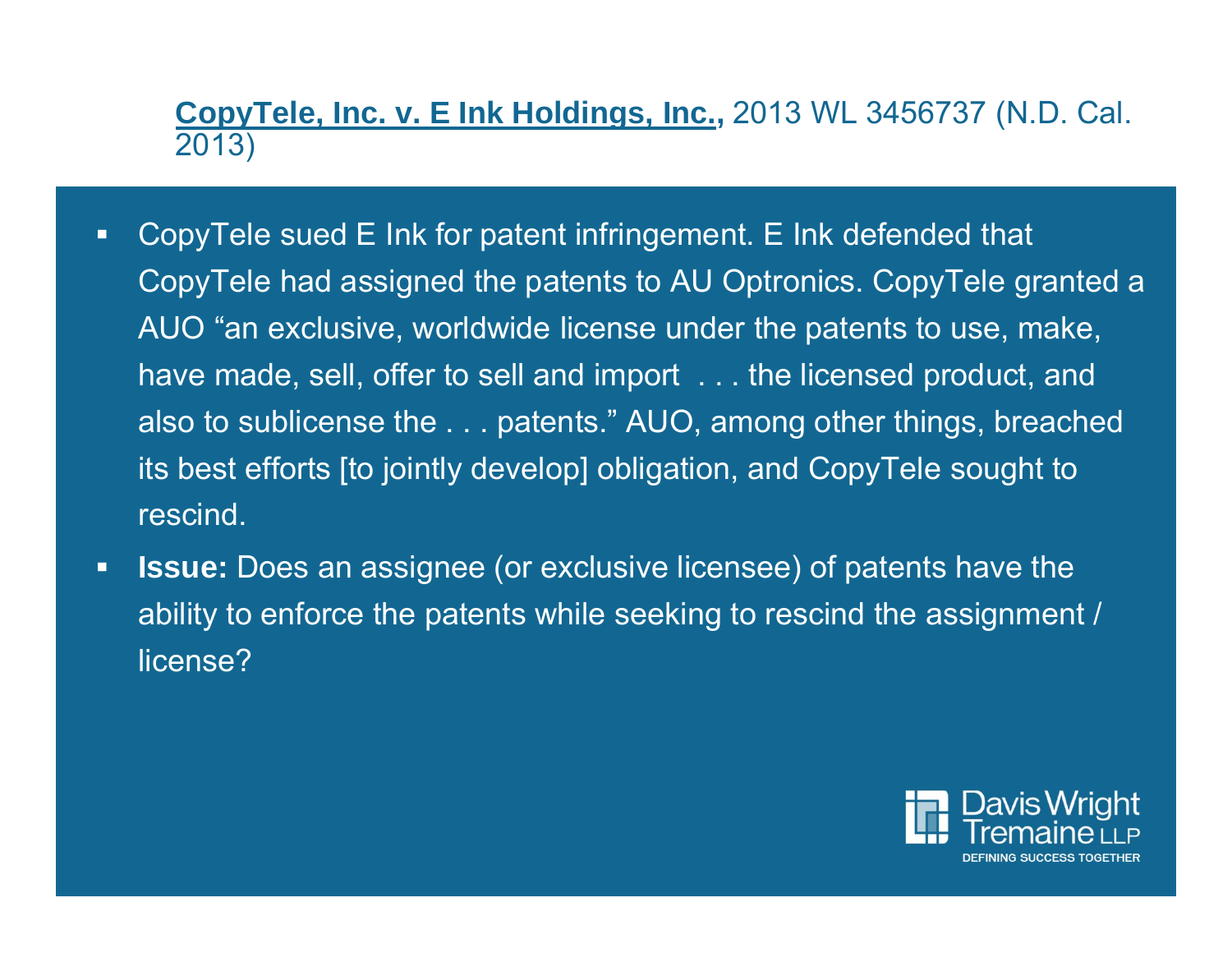**CopyTele, Inc. v. E Ink Holdings, Inc.,** 2013 WL 3456737 (N.D. Cal. 2013)

- $\Box$  **Holding:** No. The court also held that since this was a transfer the attempt to rescind would not affect the case unless and until the rescision was successfully completed.
- $\blacksquare$ **Practice Tips:** If a grantor intends to retain rights in connection with a patent license, it should clearly spell out what substantive rights are retained. The grantor should also *restrict* the rights of the grantee, not just retain rights.
- $\blacksquare$  Also, if a grantor wants to be sure that the grantee meets its obligations, it could condition the transfer on payment/actions/etc. or include an express termination provision.

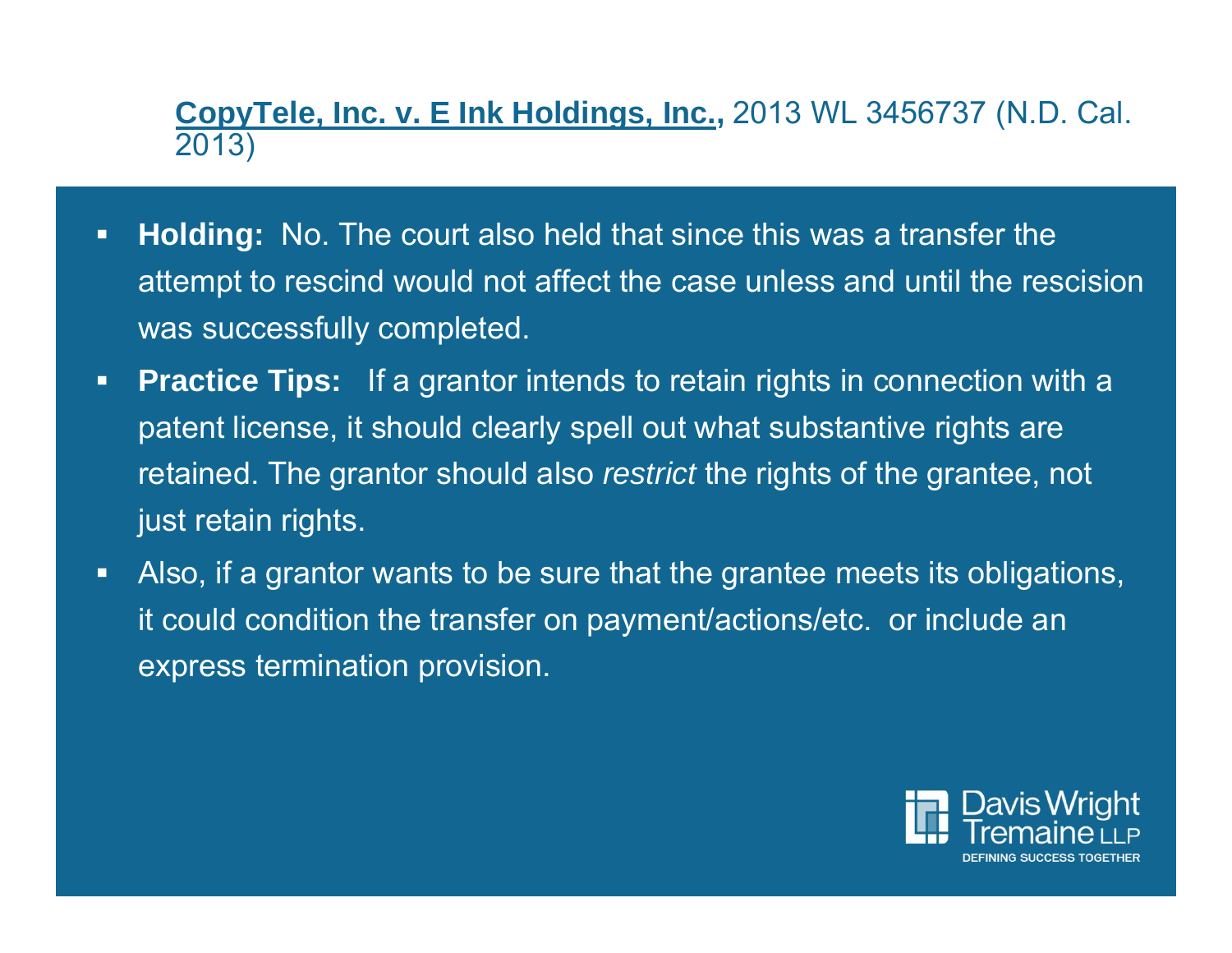**Lavigny Holdings Ltd. v. Coller Int'l Partners V-A, LP**, 2014 WL 67324 (N.Y. App. Div. 2014)

- $\blacksquare$  **Background:** Lavigny entered into an agreement to purchase a patent portfolio from Collier. Lavigny, however, did not pay the purchase price. The agreement included termination language in the event that the purchase price was not paid by a certain date.
- $\blacksquare$  **Issue:** Could the Lavigny prevail in a suit against Collier for selling to a third party after Lavigny entered into a purchase agreement but failing to pay the purchase price.

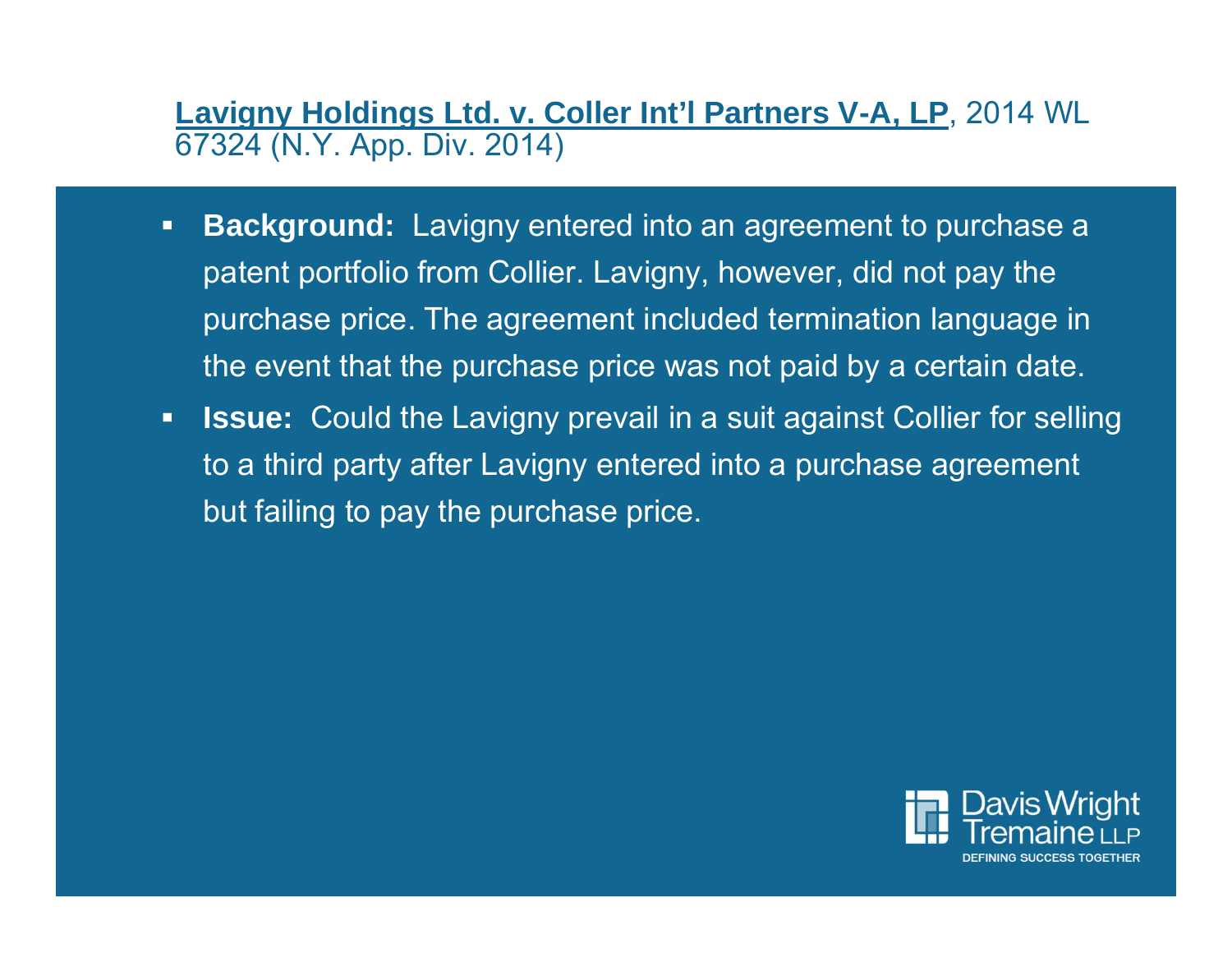**Lavigny Holdings Ltd. v. Coller Int'l Partners V-A, LP**, 2014 WL 67324 (N.Y. App. Div. 2014)

- $\blacksquare$  **Holding:** No. The agreement had specific language stating that agreement was void and of no force or effect if the purchase price was not paid by a certain date. According neither party could sue the other for breach, and Collier was free to sell to another party. The court noted that contract had the termination language and that Collier did not impede Lavigny from performing.
- $\blacksquare$ **Practice Tip:** The court relied on the termination language, but it also stated in dicta that the consequential damages / lost profits waiver would have prevented recovery anyway, as the only recovery would have been "profit" since Lavigny did not pay anything

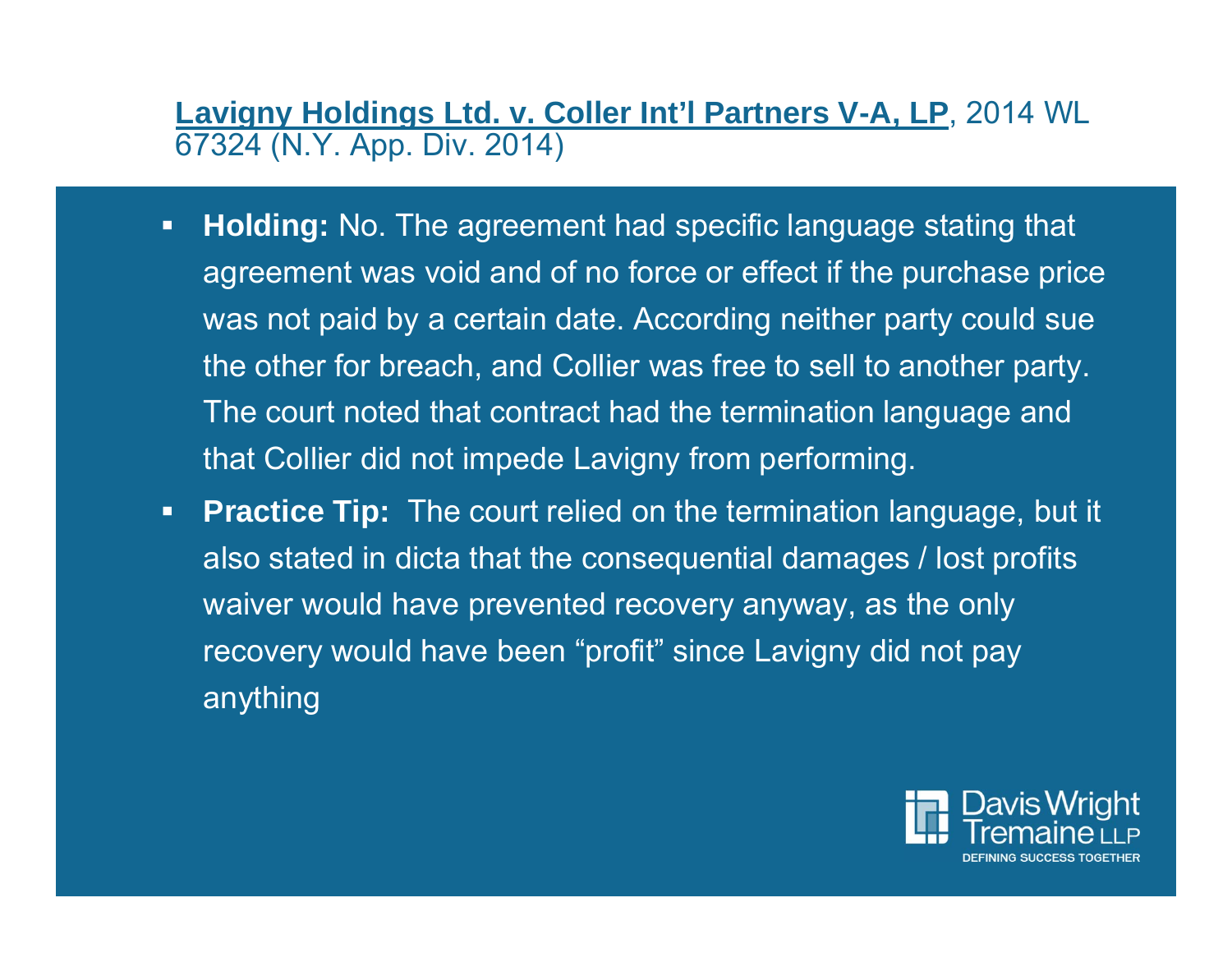**Beastie Boys, v. Monster Energy Co.**, 2013 WL 5902970 (S.D.N.Y. 2013)

- $\blacksquare$  M used Z's remix of BB's music without any license from BB or any express license from Z.
- $\mathbf{E}^{\mathbf{r}}$  **Issue:** Does Z's oral statement that M could use his remix of BB's music amount to a license from BB to M to include the BB songs on a video produced by M? Was there a binding contract between M and Z?
- $\blacksquare$  **Holding:** No. A reasonable company of M's means would not have entrusted complex licensing matters to persons with little formal education and skill. M's "belief" that it did not need anything more than Z's oral statement is not a defense to copyright infringement. Moreover, the brief oral exchange, plus the follow-up emails between M and Z, did not amount to a binding contract.

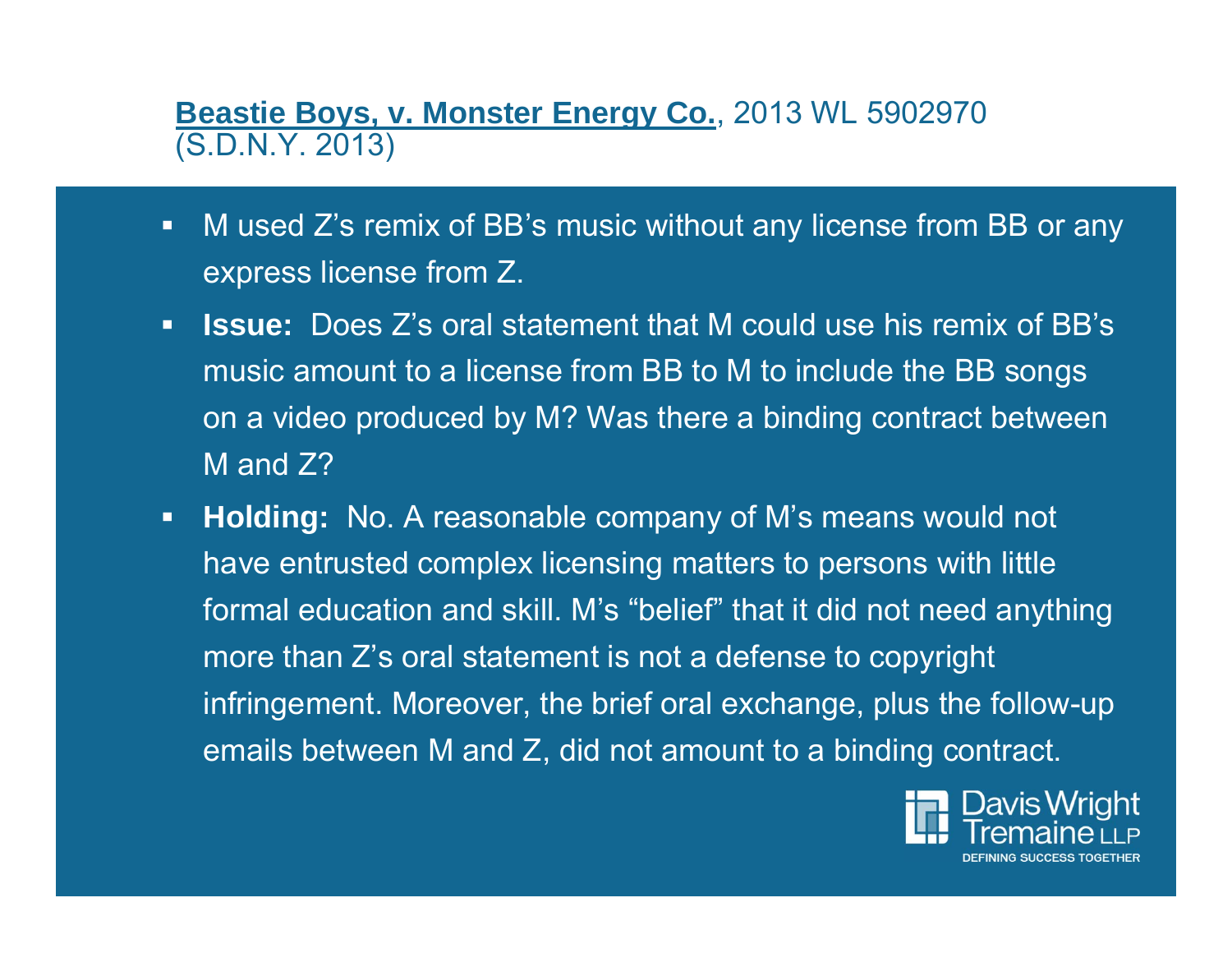# **Beastie Boys, v. Monster Energy Co.**, 2013 WL 5902970 (S.D.N.Y. 2013)

### $\blacksquare$ **Practice Tips:**

- $\blacksquare$  Court had no patience for M having entrusted licensing to someone w/out even an undergraduate degree. If client wants to entrust a young marketing executive with no education to handle complex legal matters, it does so at its own risk – the rules of what's "hip" in the 21<sup>st</sup> century do not change the law.
- There is a tendency these days to try to simplify drafting and transactions. This is good, in the abstract. But, there are limits. This case is a reminder to clients who would eschew all formal legal requirements in favor of too much simplification. Saying what must be said in fewer words is good. Not saying at all what must be said is bad, even in the Internet age.

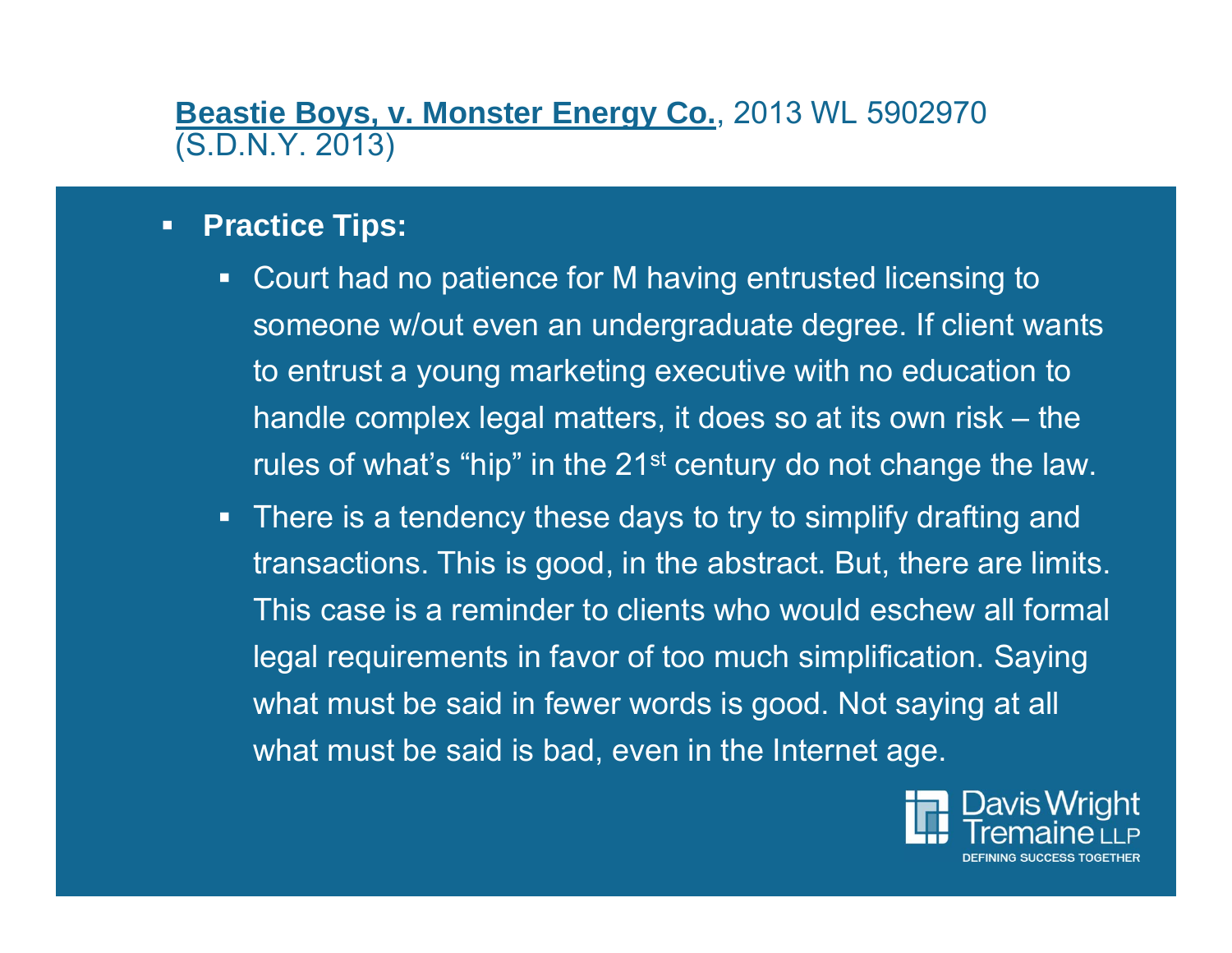**JVC Kenwood Corp. v. ARCSoft, Inc.,** 2013 WL 4758187 (C.D. Cal. 2013)

- $\blacksquare$  JVC sued Nero for indirect infringement of JVC's DVD patents. Nero makes software for writing data to and reading data from DVD and Blue-ray discs. Nero countered that since JVC had licensed its patents to various DVD and Blue-ray disc makers and to DVD and Blue-ray equipment makers, the patents were exhausted.
- $\Box$  **Issue:** Can DVD/Blu-ray read/write patents be exhausted by the sale of blank DVDs and Blue-ray discs?

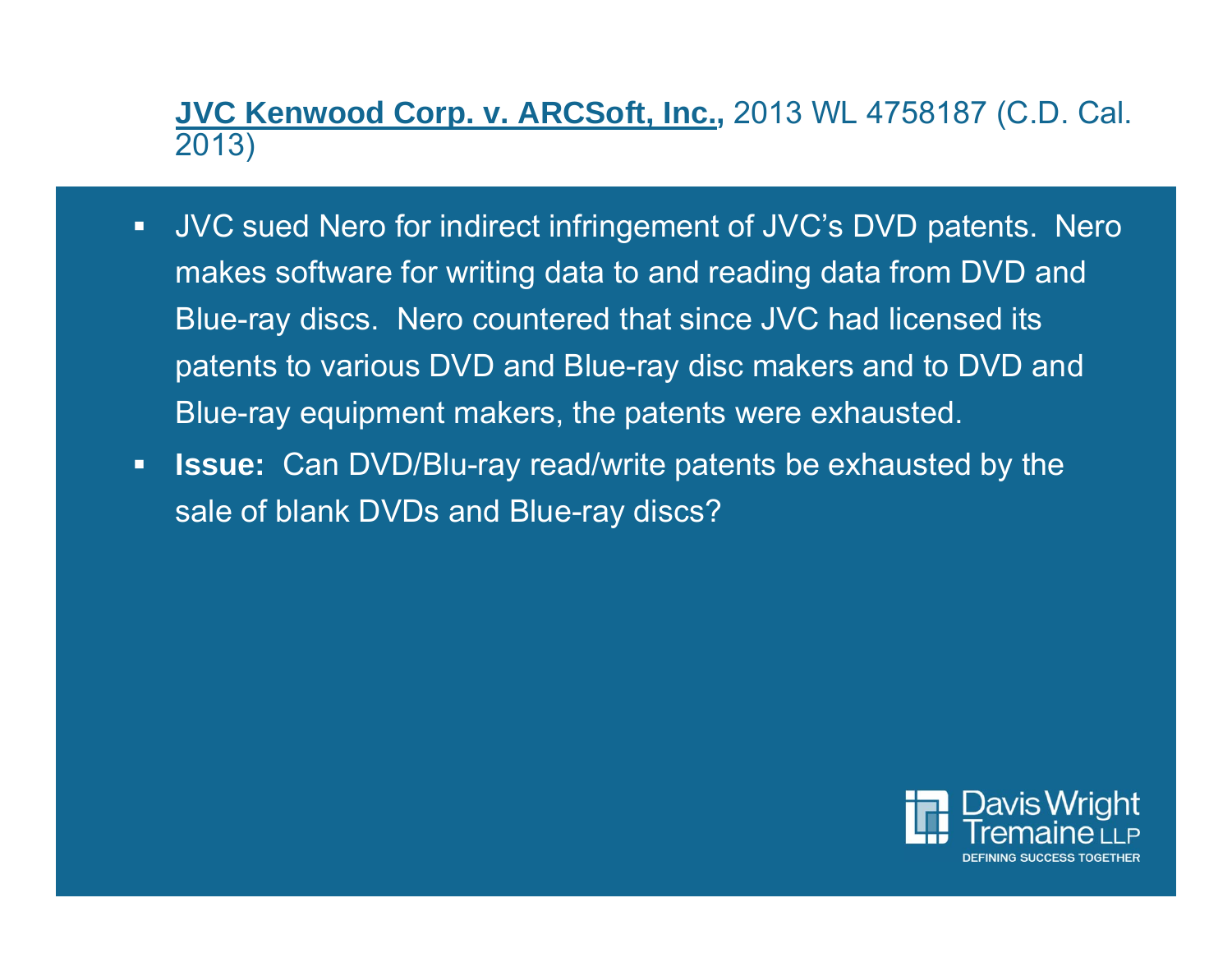**JVC Kenwood Corp. v. ARCSoft, Inc.,** 2013 WL 4758187 (C.D. Cal. 2013)

- $\blacksquare$  **Holding:** Yes. The authorized sale of DVDs and Blue-ray discs exhausted the read/write patents as the discs were *capable of use only in practicing the patents*. In other words, the discs could only be used for recording data onto them and for playing back that data once recorded. The manufacturers of the discs were licensed by JVC and there was no reasonable use of the discs other than practicing the JVC patents.
- $\blacksquare$ **Practice Tips:** A licensor may want to get the licensee to acknowledge a secondary use of a patented article in order to avoid exhaustion based upon there being no reasonable use of the article other than practicing the subject patents.

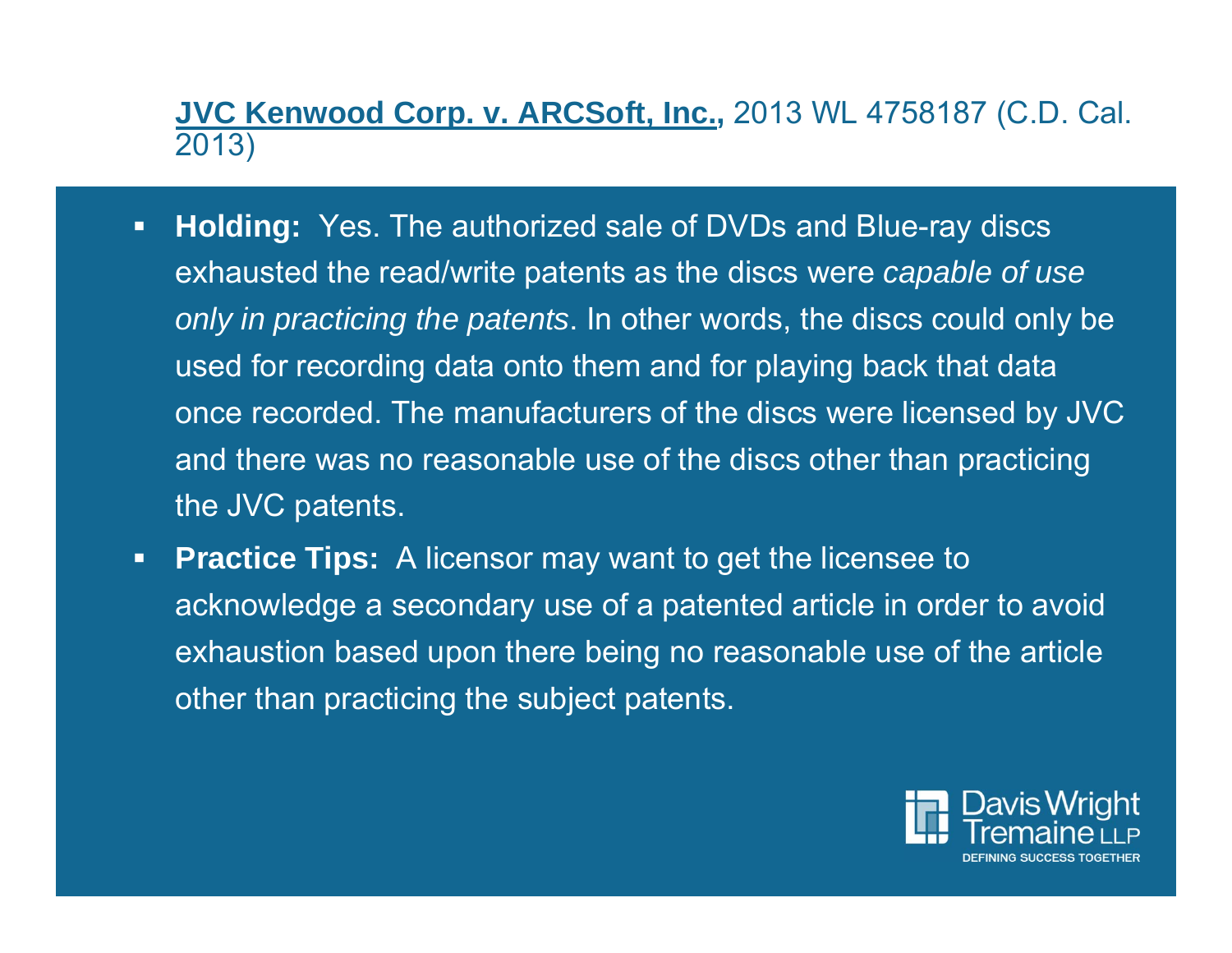**Design Basics, LLC v. Chelsea Lumber Co.**, 2013 WL 5539609 (E.D. Mich. 2013)

- $\blacksquare$  Licensor (DB) licensed architectural plans to licensee (CL) for resale and distribution to CL's customers. CL also had rights to modify. CL, after a time, continued to use DB's plans, but "forgot" to continue making payments.
- $\blacksquare$  **Issue:** Do the limitations and restrictions in the DB-CL license create conditions, which would allow a copyright claim, or covenants, which would preclude a copyright claim?
- $\blacksquare$  **Holding:** Notwithstanding the verbiage "subject to" in the license grant, this creates a covenant when the grant is "subject to" all terms of the Agreement, some of which were necessarily intended to be performed after the sale or sublicense of the plans and some of which do not obligate performance at all.

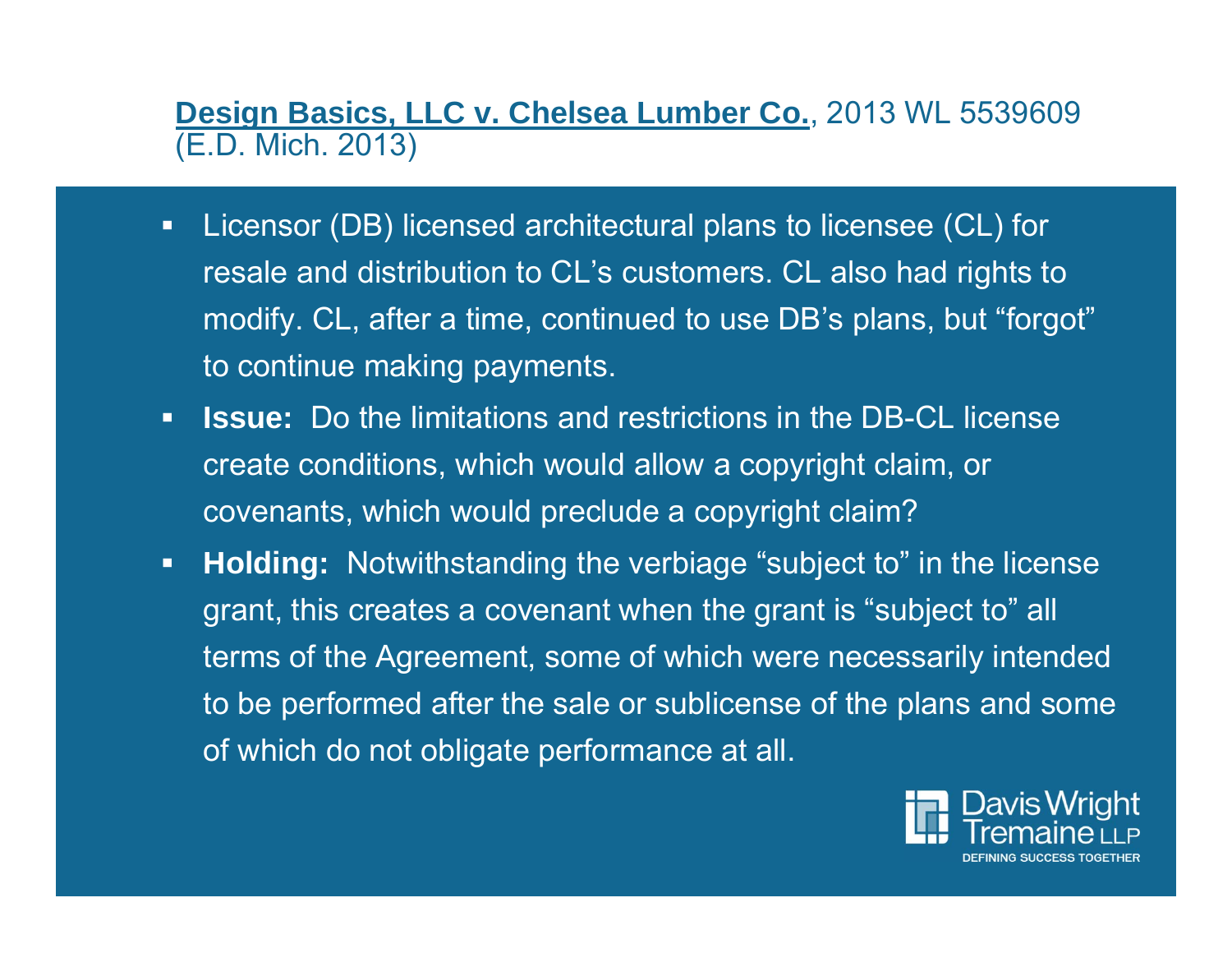**Design Basics, LLC v. Chelsea Lumber Co.**, 2013 WL 5539609 (E.D. Mich. 2013)

### $\blacksquare$ **Practice Tips:**

- $\blacksquare$ Use term "subject to [compliance with] the terms of this Agreement" at your peril. It is so broad that it may not be construed as creating a condition at all. If license is granted subject to certain terms, those terms should be specified.
- Opinion does not contemplate self-revoking grants or conditions subsequent; court finds that actions taking place after a sale do not create a condition. Draft carefully.
- Conditions should be specific. Consider "subject to", "unless", "provided that", or – preferably – something that uses the word "condition"; if you mean to create condition subsequent, say so.
	- See also "Down with Provided That", Michigan Bar Journal July 2004

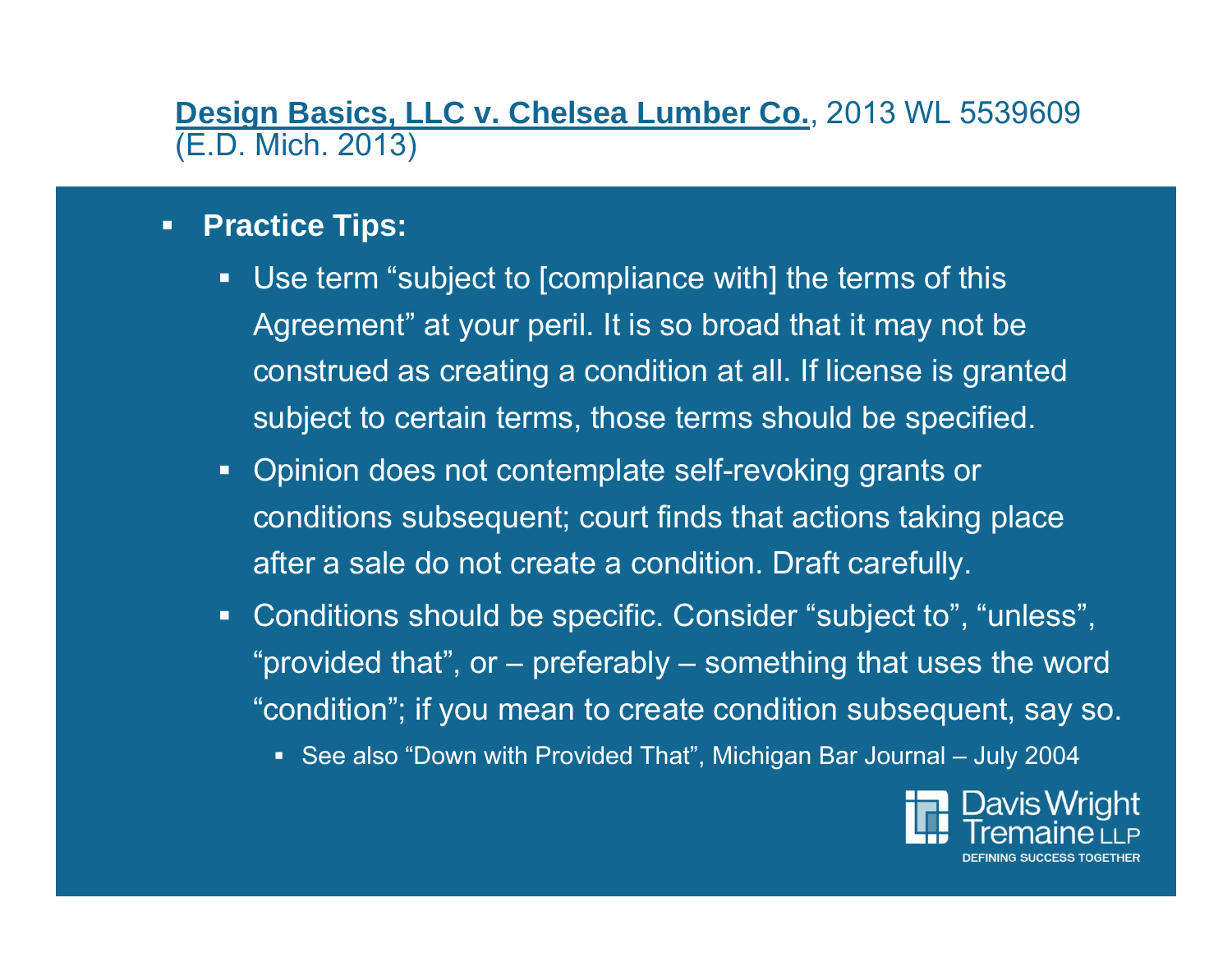## **In re Porter**, 498 B.R. 609 (E.D. La. 2013)

- $\blacksquare$  PBS contracted with HSP, a band manager, for management services. Contract was silent w/r/t copyright. HSP mismanaged band, commingled funds, and PBS members ended up bankrupt.
- $\blacksquare$  **Issue:** Did HSP infringe PBS copyrights under Anti-Bootlegging Statute when HSP created, distributed, and licensed recordings of PBS and the management contract contained no express license.
- **Holding:** No. PBS granted a non-exclusive license under totality  $\blacksquare$ of circumstances test, rejecting requirements of other circuits (L/ee requests creation of work, L/or creates and delivers, L/or intends that L/ee copy and distribute). Implied license may be a permission or lack of objection. L/ee under implied license could grant exclusive sublicense, but L/or is not bound. Non-exclusive license is revocable, however, if without consideration.Davis Wright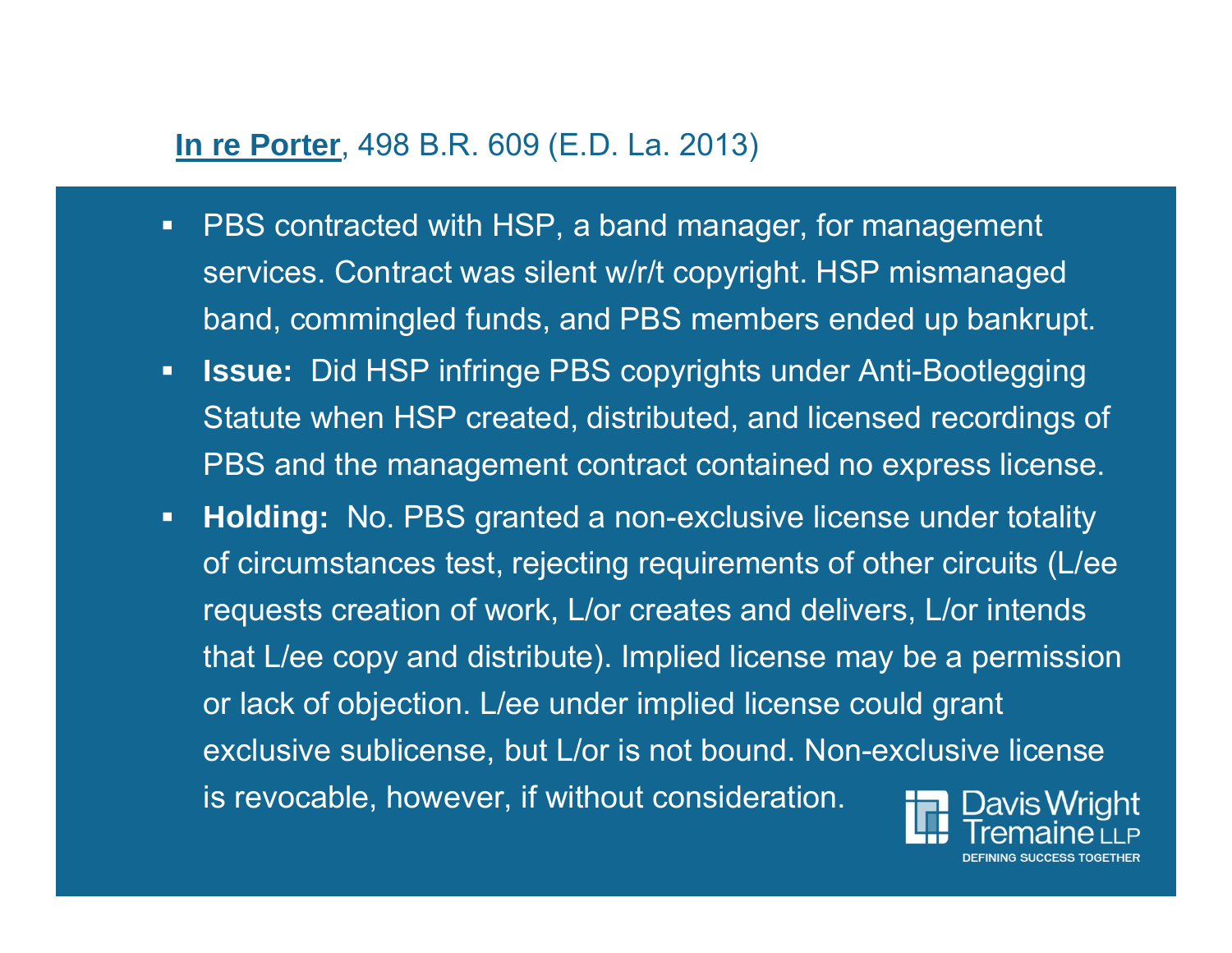# **In re Porter**, 498 B.R. 609 (E.D. La. 2013)

### $\blacksquare$ **Practice Tips:**

- $\Box$  Be aware of broader test for implied license in 5th Cir. If you do not intend to grant any © license – express or implied – in an agreement subject to 5th Cir. law, consider expressly negating.
- Consider reciting consideration related to the license grant, if revocability is a concern. Consider also expressly stating that a license is "revocable" or "irrevocable".
	- Note that Porter court found the license revocable for lack of consideration, notwithstanding that contract from which the implied license arose was supported by consideration.
- Consider additional warranties and additional diligence if your client is the recipient of an inbound exclusive license.

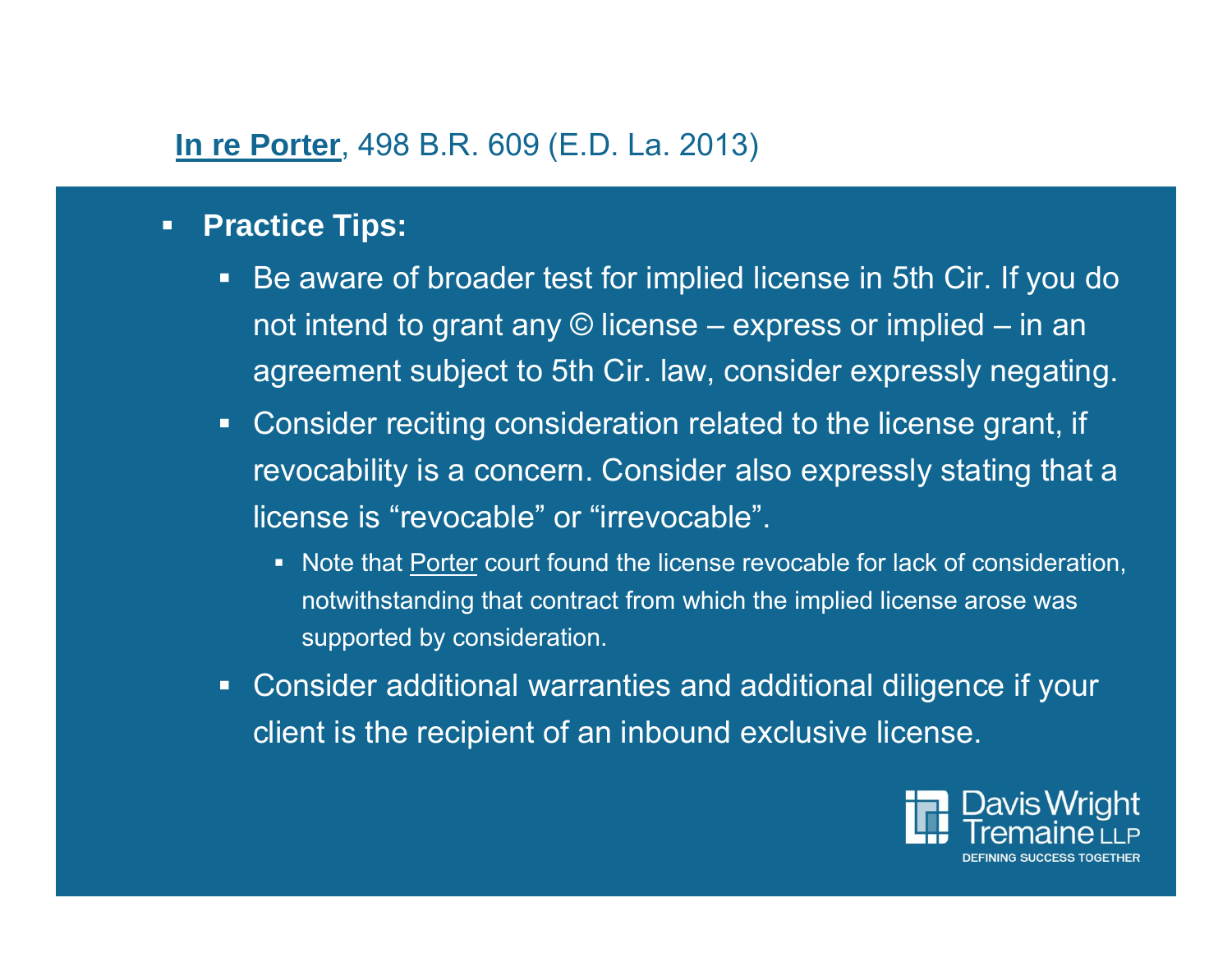# **SRAM, LLC v. Hayes Bicycle Group, Inc.**, 2013 WL 5408666 (N.D. Ill. 2013)

- $\blacksquare$  SRAM sued Answer Products, for patent infringement and Answer entered into a license (as licensee) and settlement agreement with SRAM. The settlement agreement included a no-challenge provision. Answer surrendered the settlement agreement and license to its lender when it defaulted on its loan. The lender sold and transferred the license to HB Bicycles, who later transferred the license and settlement to its sole member, Hayes. Hayes did not pay royalties to SRAM under the license. SRAM sued Hayes for infringement, and Hayes challenged the validity of the subject patent. SRAM countered that the Hayes was subject to the no-challenge provision.
- $\blacksquare$  **Issue:** Do both the rights and obligations of a settlement agreement pass to multiple tiers of assignees?

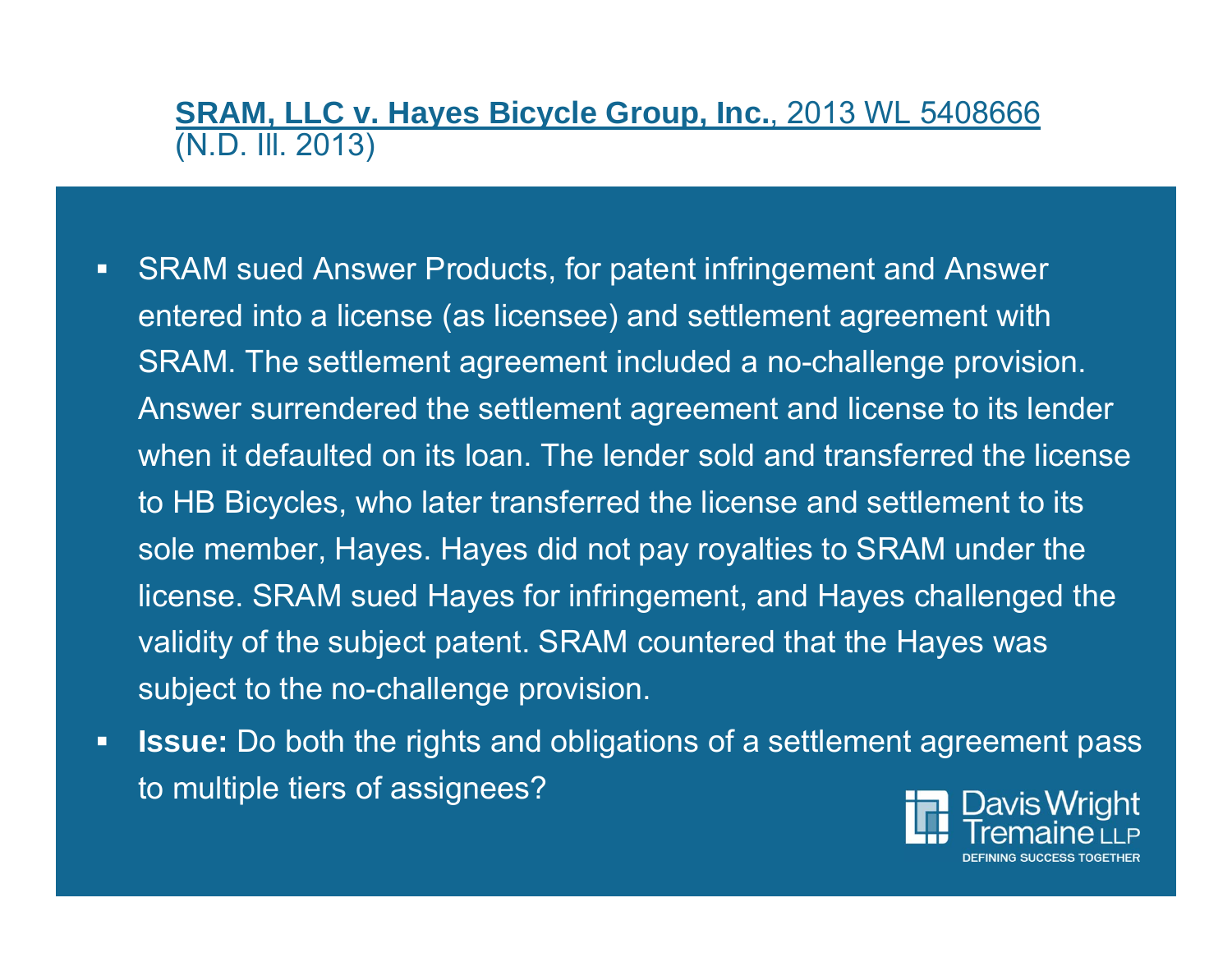# **SRAM, LLC v. Hayes Bicycle Group, Inc.**, 2013 WL 5408666 (N.D. Ill. 2013)

 $\blacksquare$  **Holding:** Yes. In this case, each of the transfers fit within the exceptions to SRAM's consent requirements because substantially all of Answer's assets were transferred. If less than substantially all of Answer's assets had been transferred, the transfer of Answer's rights and the delegation of Answer's obligations would have been ineffective, for SRAM did not consent. the consent obligations and The court held that notwithstanding the transfer from Answer, to the lender and then to Hayes, the negative covenant was still enforceable against Hayes.

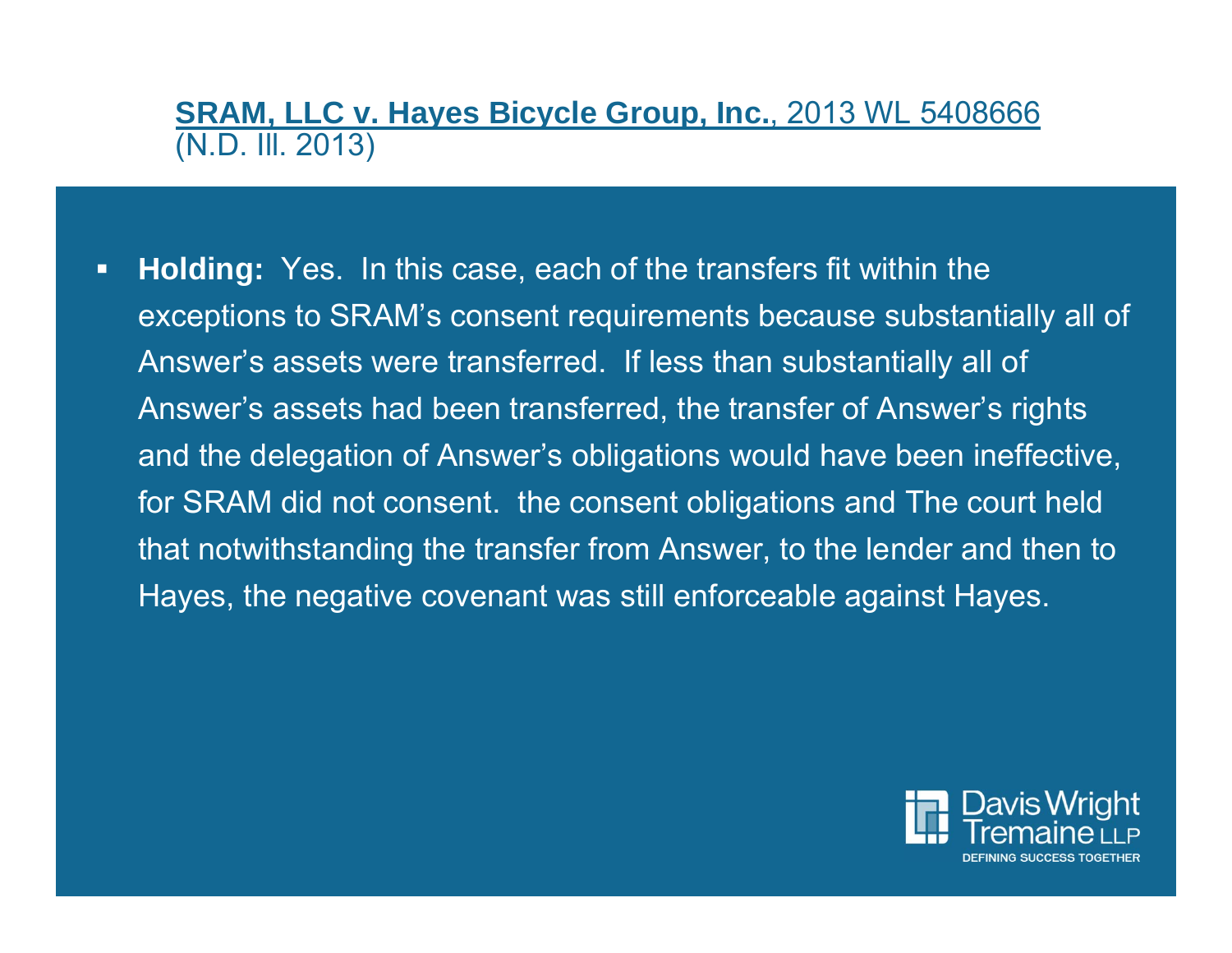# **SRAM, LLC v. Hayes Bicycle Group, Inc.**, 2013 WL 5408666 (N.D. Ill. 2013)

- **Practice Tips: More of a due diligence issue than a licensing issue, but** it is very important to look for adverse covenants before acquiring a license. This can occur with negative covenants as well as affirmative covenants. If an ongoing royalty is to be paid, the licensor may be willing to give up some of the covenants in exchange for the ongoing revenue stream, as opposed to the license being held by a bank that is not generating any royalties
- $\blacksquare$  Also, if you are the beneficiary of the assignee's obligation (e.g., a nochallenge provision), it is important to make sure that the transfer was effective (grant consent if necessary).

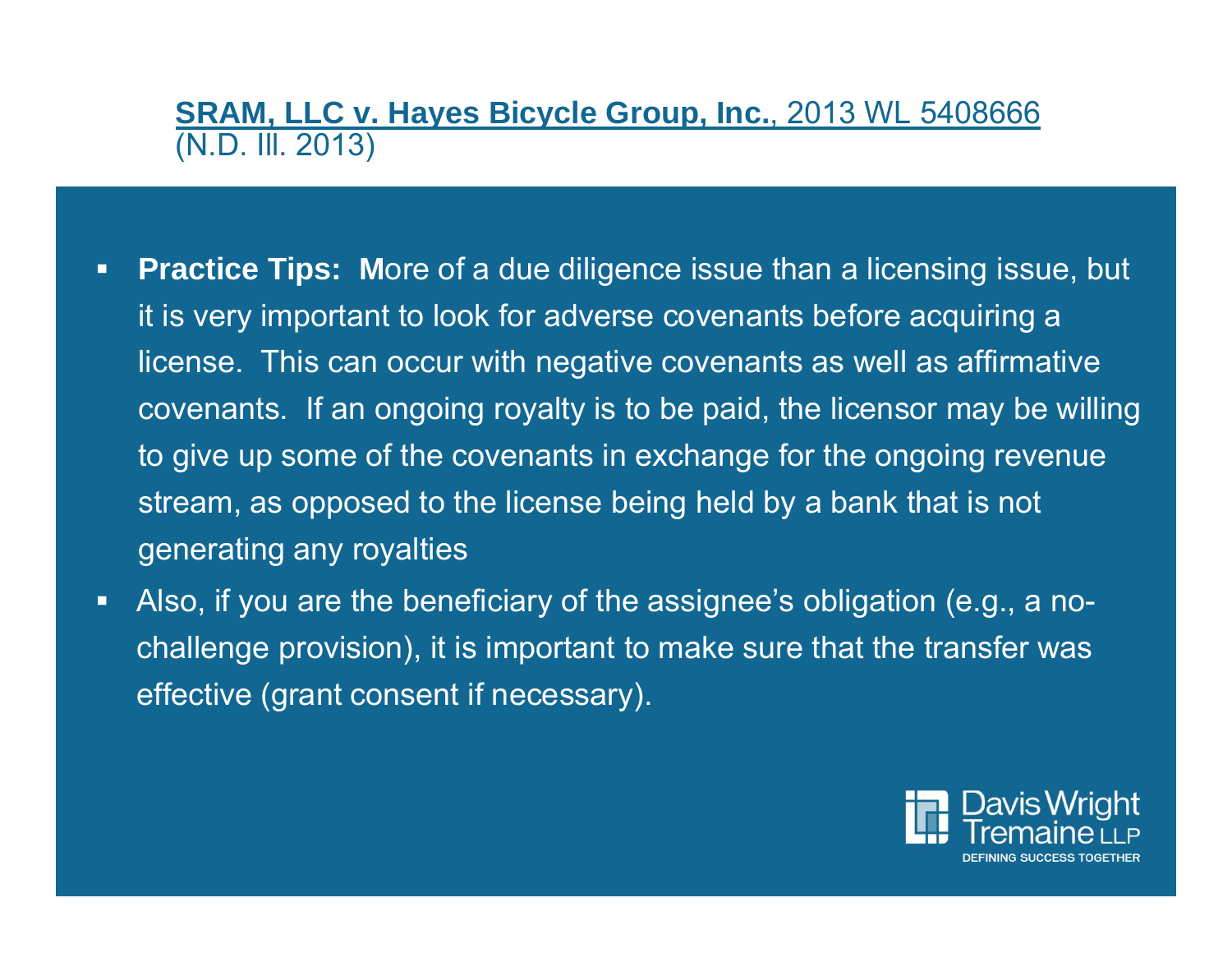# **Bean v. Pearson Educ., Inc.**, 2013 WL 2564106 (D. Ariz. 2013)

- $\blacksquare$  P, a textbook publisher, contracted with B for photos to use in P's books. Although there were express P-B licenses for the photos, P exceeded license scope but claimed it had an implied license for out-of-scope use.
- $\blacksquare$  **Issue:** Did B grant an implied license for photo use outside-ofscope of express license when B had never previously denied a request from P to broaden express license over 27 years?
- $\blacksquare$  **Holding:** No. Parties had lengthy, highly structured relationship, precluding finding of implied license. There was no meeting of the minds w/r/t an implied right to use B's photos beyond the terms of the parties' express license.

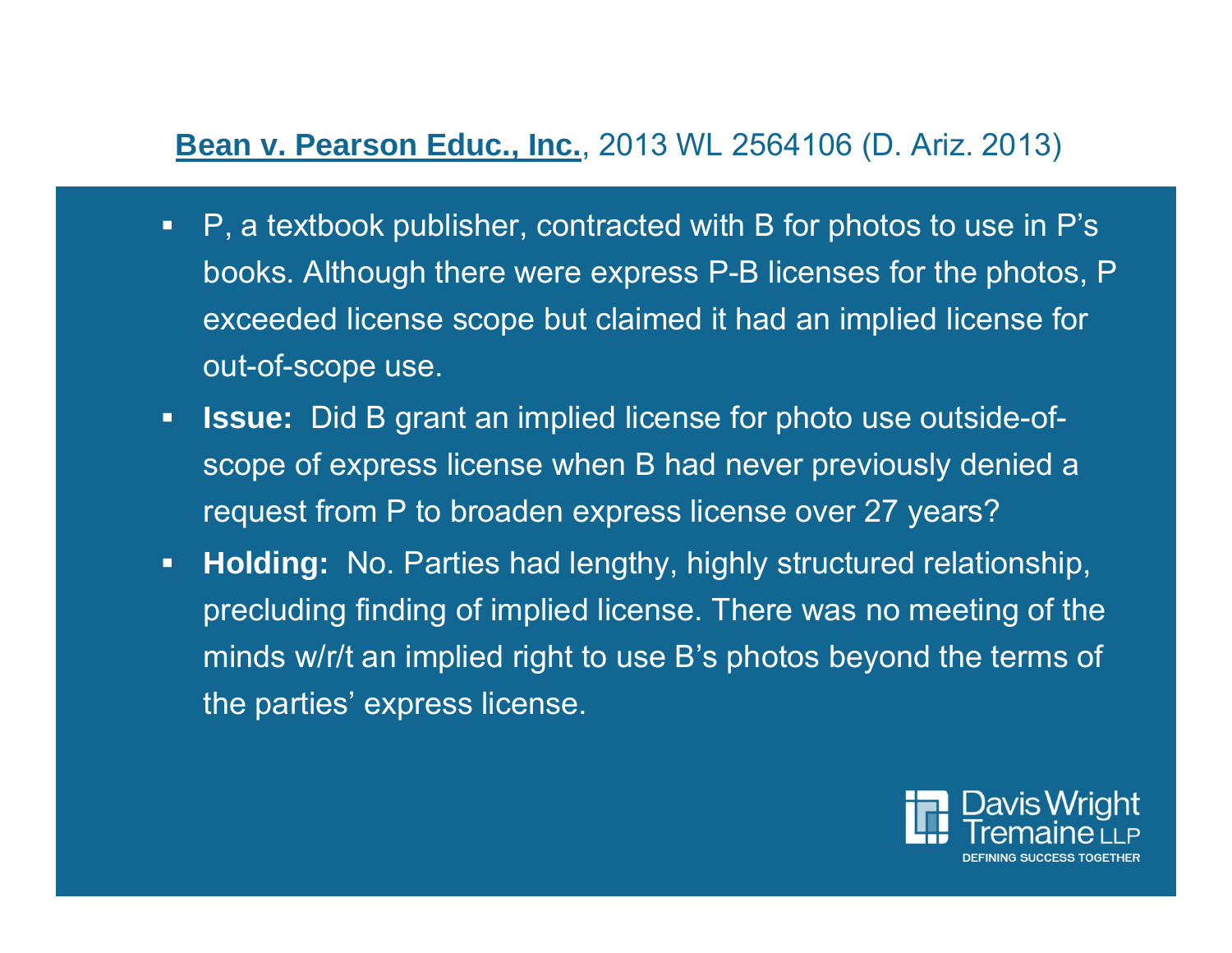# **Bean v. Pearson Educ., Inc.**, 2013 WL 2564106 (D. Ariz. 2013)

### $\blacksquare$ **Practice Tips:**

- A prior course of performance that included licensor's regular, express agreement to broaden the license grant does not equate to an implied license to broaden the license grant without express agreement.
- Majority rule "[A]n implied license is granted when (1) a person (the licensee) requests the creation of a work, (2) the creator (the licensor) makes that particular work and delivers it to the licensee who requested it, and (3) the licensor intends that the licensee-requestor copy and distribute his work."

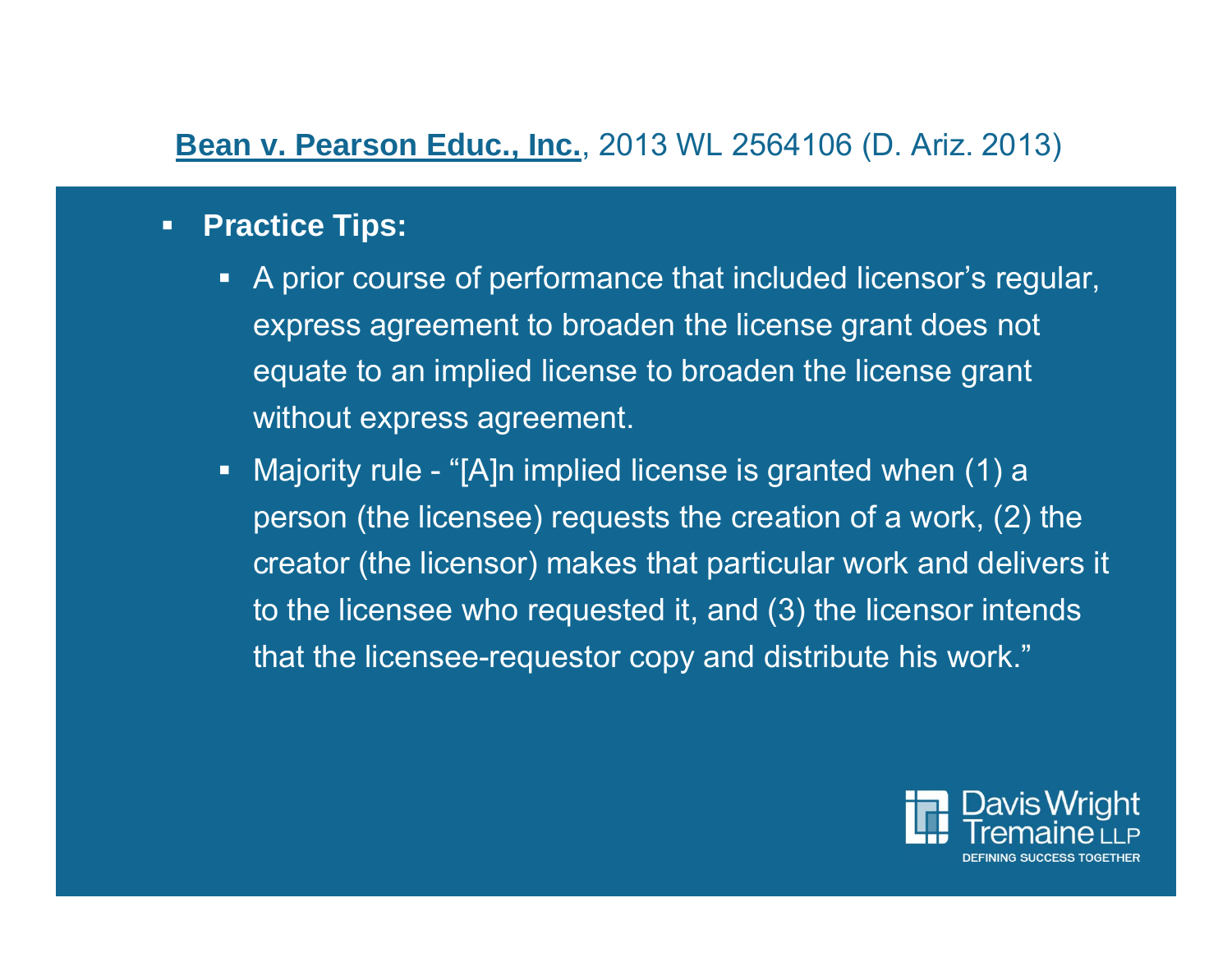# **Kimble v. Marvel Enterprises. Inc.**, 727 F.3d 856 (9th Cir. 2013)

- $\blacksquare$  Kimble held a a patent for a Spiderman web-blaster glove. Kimble and Marvel entered into an agreement for the glove, which transferred both patent and non-patent rights (hybrid license).
- $\Box$  **Issue:** Can Kimble continue to charge royalties after the expiration of the glove patent?
- $\blacksquare$  **Holding:** No. However, certain charges could be made for the nonpatent obligations. The ongoing charge would need to show a discount (or other evidence of the patent royalties ending) after expiration of the patent.
- $\blacksquare$ **Practice Tips:** In order to survive the expiration of a patent, ongoing royalties should be broken out between patent and non-patent (and the patent royalties must end upon the expiration of the patent.

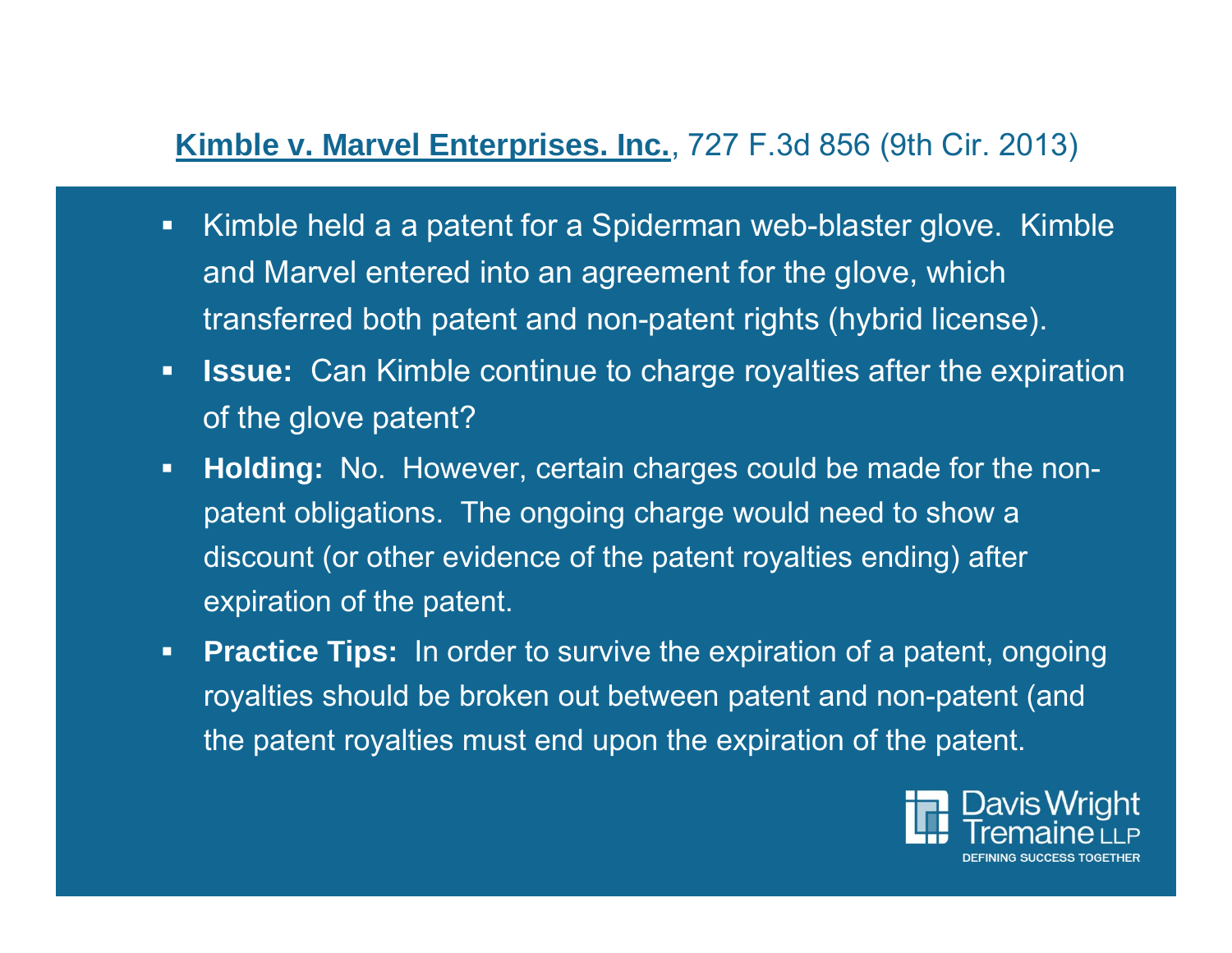**MDS (Canada) Inc v. Rad Source Technoloies, Inc. 720 F.3d 833**  (11th Cir. 2013)

- $\blacksquare$  Update: We spoke about this case last year. The trial court based its decision on the exclusivity language refering to a field (narrow), rather than referring to the patents (broad). This allowed the grantor to develop new technology that was outside of the field, but perhaps, within the scope of the patents.
- $\blacksquare$  **Issue:** Does "*embodies, in whole or in part, the Patents*" cover all practice of the patents or just a certain field/item?
- $\blacksquare$ **Holding:** It covers all practice of the patents (**reversed**).
- $\blacksquare$  **Practice Tips**: Clearly state whether an exclusive provision is based on the patents or the filed of use. In states where it is enforceable, consider a non-competition covenant if that is the intent.

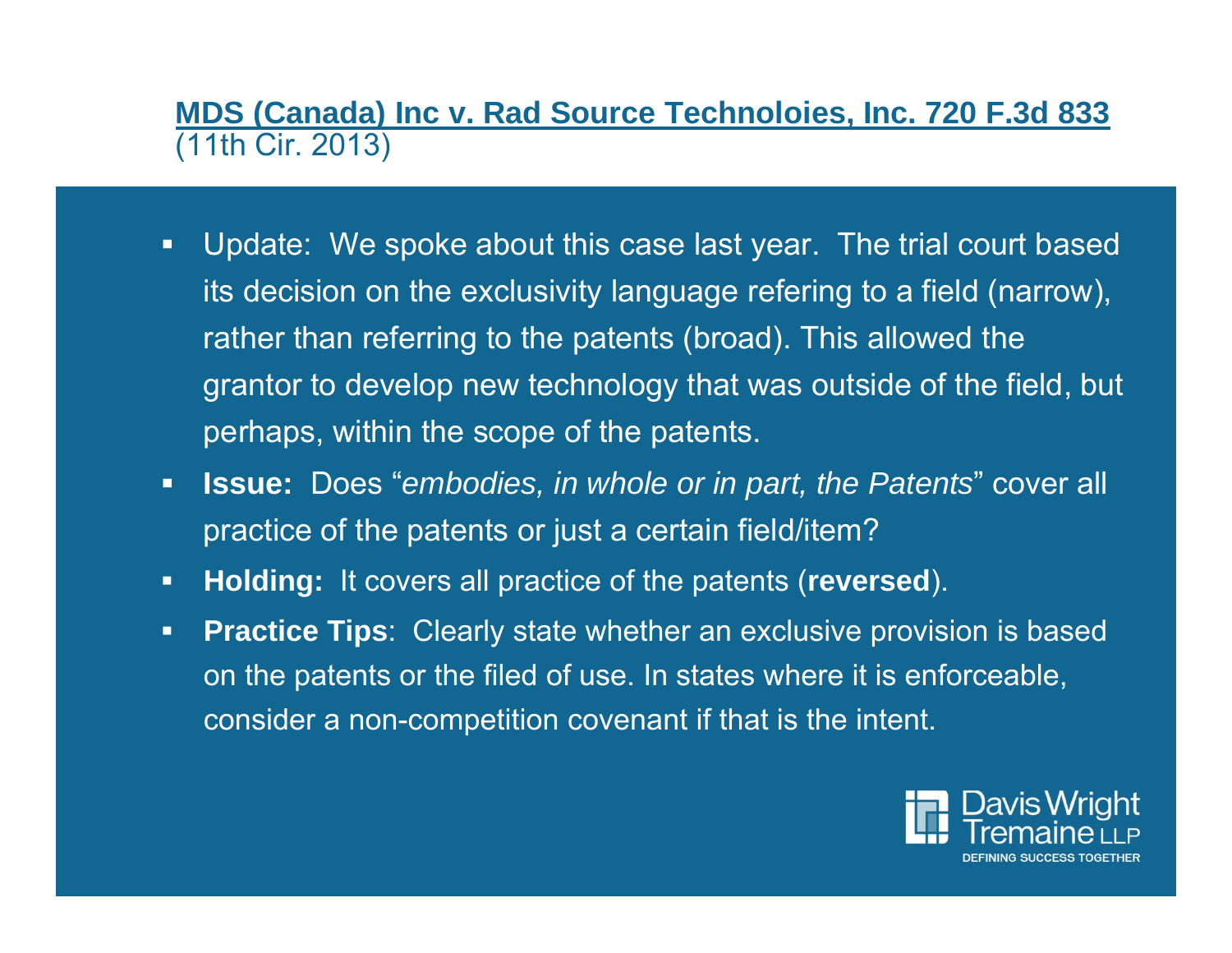# Questions?